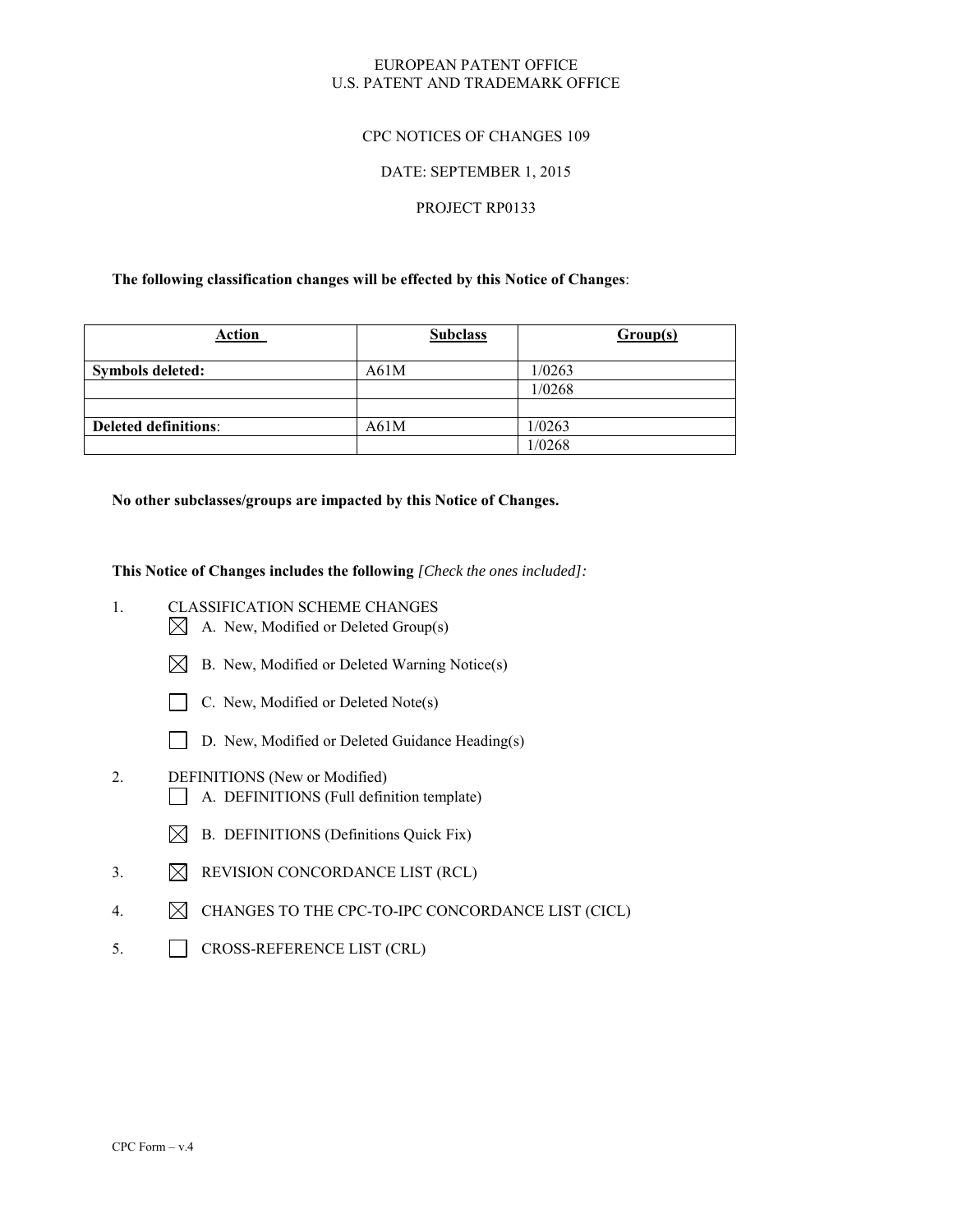### DATE: SEPTEMBER 1, 2015

#### PROJECT RP0133

#### 1. CLASSIFICATION SCHEME CHANGES

### A. New, Modified or Deleted Group(s)

**SUBCLASS A61M – DEVICES FOR INTRODUCING MEDIA INTO, OR ONTO, THE BODY (introducing media into or onto the bodies of animals A61D7/00 ; means for inserting tampons A61F13/26 ; devices for administering food or medicines orally A61J; containers for collecting, storing or administering blood or medical fluids A61J1/05); DEVICES FOR TRANSDUCING BODY MEDIA OR FOR TAKING MEDIA FROM THE BODY (surgery A61B; chemical aspects of surgical articles A61L); DEVICES FOR PRODUCING OR ENDING SLEEP OR STUPOR** 

| Type* | <b>Symbol</b> | Indent<br><b>Level</b><br><b>Number</b><br>of dots<br>(e.g. 0, 1, | <b>Title</b><br>(new or modified)<br>"CPC only" text should normally be<br>enclosed in {curly brackets}** | Transferred to <sup>#</sup>                                          |
|-------|---------------|-------------------------------------------------------------------|-----------------------------------------------------------------------------------------------------------|----------------------------------------------------------------------|
| D     | A61M1/0263    |                                                                   |                                                                                                           | <administrative to<br="" transfer="">A61M1/0272&gt;</administrative> |
| D     | A61M1/0268    |                                                                   |                                                                                                           | <administrative to<br="" transfer="">A61M1/0281</administrative>     |

\*N = new entries where reclassification into entries is involved; C = entries with modified file scope where reclassification of documents from the entries is involved;  $Q =$  new entries which are firstly populated with documents via administrative transfers from deleted (D) entries. Afterwards, the transferred documents into the Q entry will either stay or be moved to more appropriate entries, as determined by intellectual reclassification; E= existing entries with enlarged file scope, which receive documents from C or D entries, e.g. when a limiting reference is removed from the entry title;  $M =$  entries with no change to the file scope (no reclassification);  $D =$  deleted entries;  $F =$  frozen entries will be deleted once reclassification of documents from the entries is completed;  $U =$  entries that are unchanged.

NOTES:

- \*\*No {curly brackets} are used for titles in CPC only subclasses, e.g. C12Y, A23Y; 2000 series symbol titles of groups found at the end of schemes (orthogonal codes); or the Y section titles. The {curly brackets} are used for 2000 series symbol titles found interspersed throughout the main trunk schemes (breakdown codes).
- For U groups, the minimum requirement is to include the U group located immediately prior to the N group or N group array, in order to show the N group hierarchy and improve the readability and understanding of the scheme. Always include the symbol, indent level and title of the U group in the table above.
- All entry types should be included in the scheme changes table above for better understanding of the overall scheme change picture. Symbol, indent level, and title are required for all types except "D" which requires only a symbol.
- $#$ "Transferred to" column must be completed for all C, D, and O type entries.
- When multiple symbols are included in the "Transferred to" column, avoid using ranges of symbols in order to be as precise as possible.
- For administrative transfer of documents, the following text should be used: "< administrative transfer to XX>" or "<administrative transfer to XX and YY simultaneously>" when administrative transfer of the same documents is to more than one place.
- Administrative transfer to main trunk groups is assumed to be "invention information", unless otherwise indicated, and to 2000 series groups is assumed to be "additional information".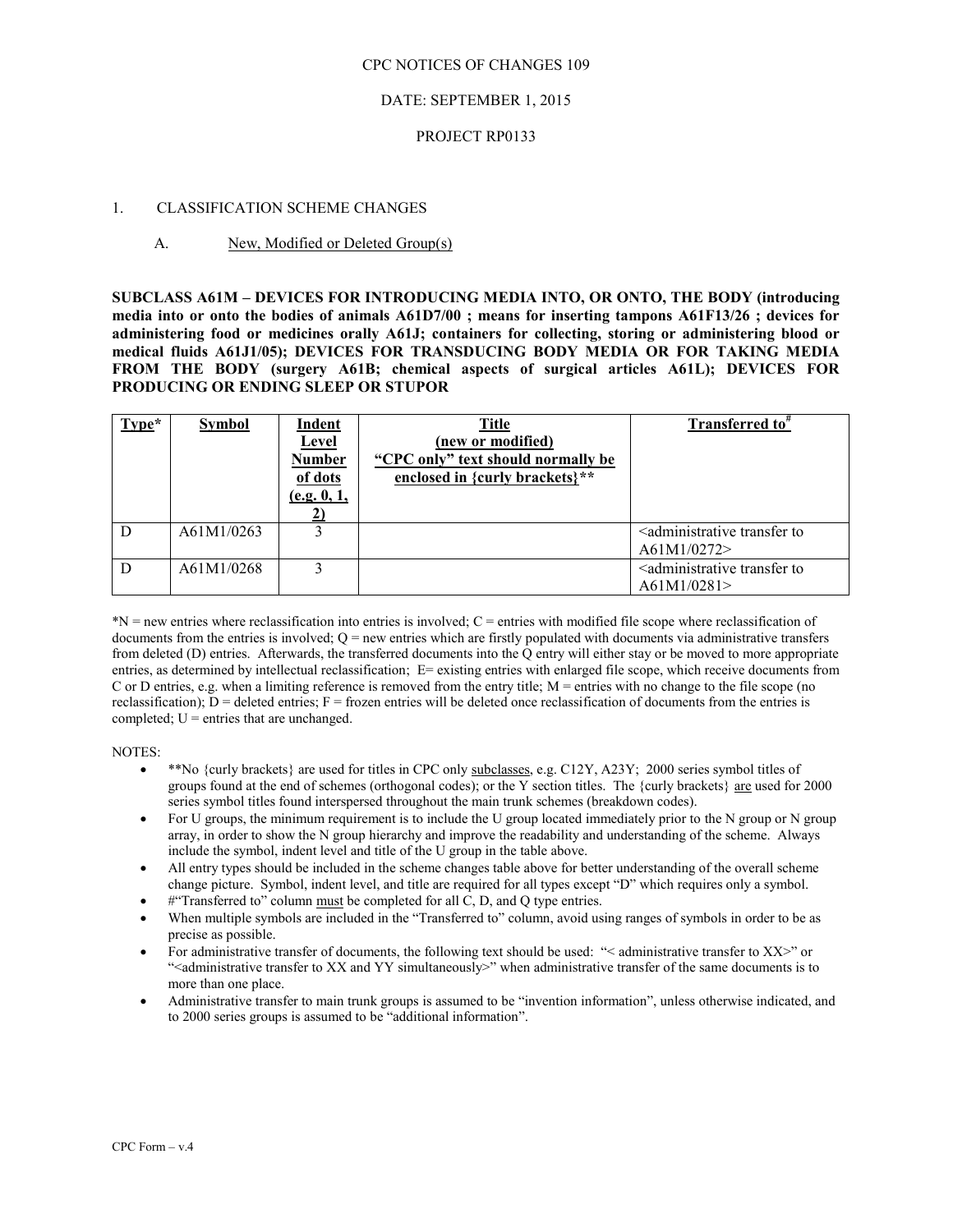#### DATE: SEPTEMBER 1, 2015

#### PROJECT RP0133

## B. New, Modified or Deleted Warning notice(s)

**SUBCLASS A61M – DEVICES FOR INTRODUCING MEDIA INTO, OR ONTO, THE BODY (introducing media into or onto the bodies of animals A61D7/00 ; means for inserting tampons A61F13/26 ; devices for administering food or medicines orally A61J; containers for collecting, storing or administering blood or medical fluids A61J1/05); DEVICES FOR TRANSDUCING BODY MEDIA OR FOR TAKING MEDIA FROM THE BODY (surgery A61B; chemical aspects of surgical articles A61L); DEVICES FOR PRODUCING OR ENDING SLEEP OR STUPOR** 

| $Type*$ | Location   | <b>Old Warning notice</b> | <b>New/Modified Warning notice</b> |
|---------|------------|---------------------------|------------------------------------|
|         |            |                           |                                    |
| D       | A61M1/0263 | <b>WARNING</b>            | Delete                             |
|         |            |                           |                                    |
|         |            | Not complete, see also    |                                    |
|         |            | A61M1/02                  |                                    |
| D       | A61M1/0268 | <b>WARNING</b>            | Delete                             |
|         |            | Not complete, see also    |                                    |
|         |            | A61M1/02                  |                                    |

 $N = new warning, M = modified warning, D = deleted warning$ 

NOTE: The "Location" column only requires the symbol PRIOR to the location of the warning. No further directions such as "before" or "after" are required.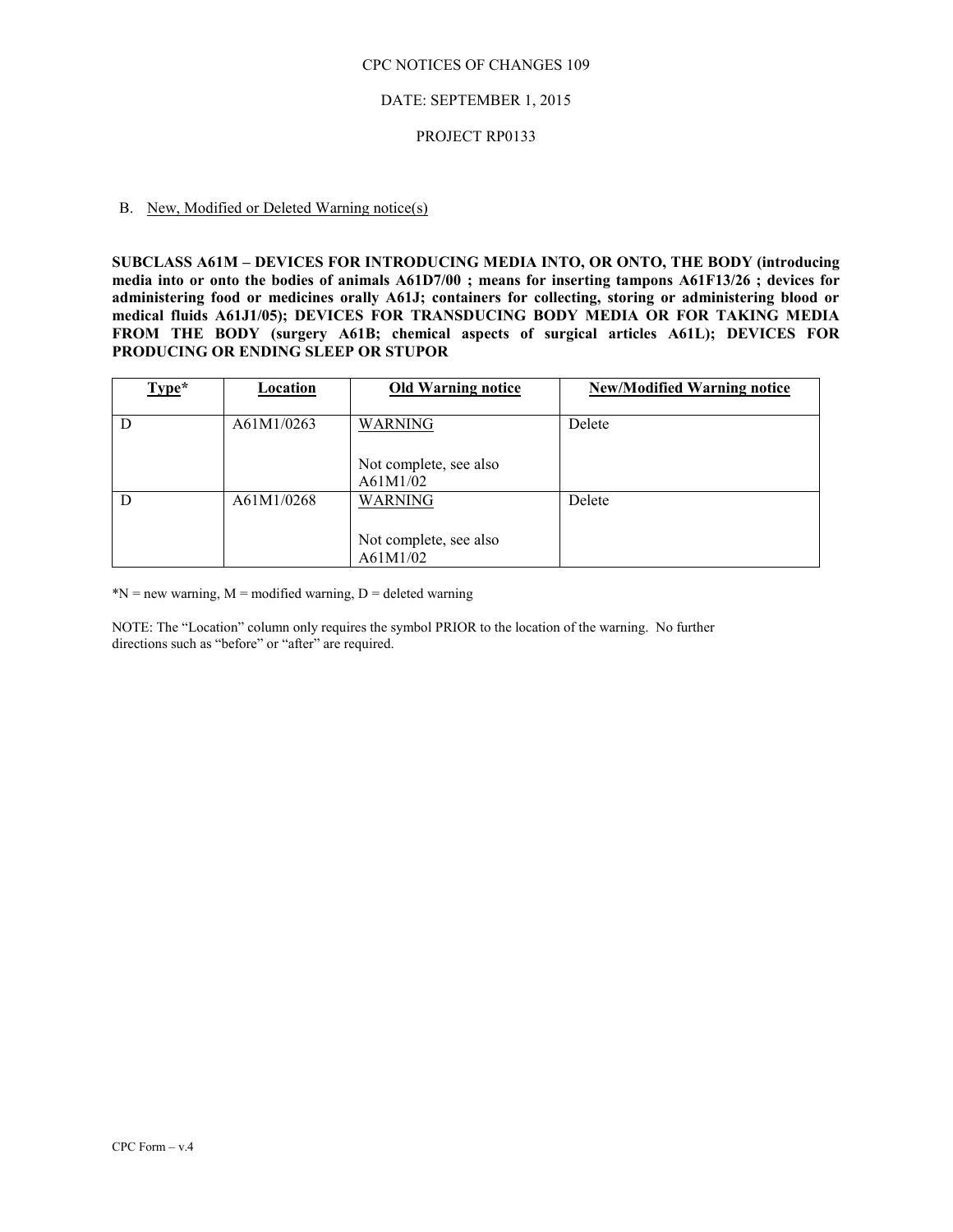## DATE: SEPTEMBER 1, 2015

### PROJECT RP0133

# 2. B. DEFINITIONS QUICK FIX

| <b>Symbol</b> | <b>Location of change</b><br>(e.g., section title) | <b>Existing reference symbol or text</b> | <b>Action</b> ; New symbol; New text |
|---------------|----------------------------------------------------|------------------------------------------|--------------------------------------|
| A61M1/0263    |                                                    |                                          | DELETE the symbol, title, and entire |
|               |                                                    |                                          | definition.                          |
| A61M1/0268    |                                                    |                                          | DELETE the symbol, title, and entire |
|               |                                                    |                                          | definition.                          |

NOTES:

 The table above is used for corrections or modifications to existing definitions, e.g. delete an entire definition or part thereof; propose new wording or modify wording of a section, change the symbol the definition is associated with, change or delete a reference symbol, etc.

• Do not delete (F) symbol definitions.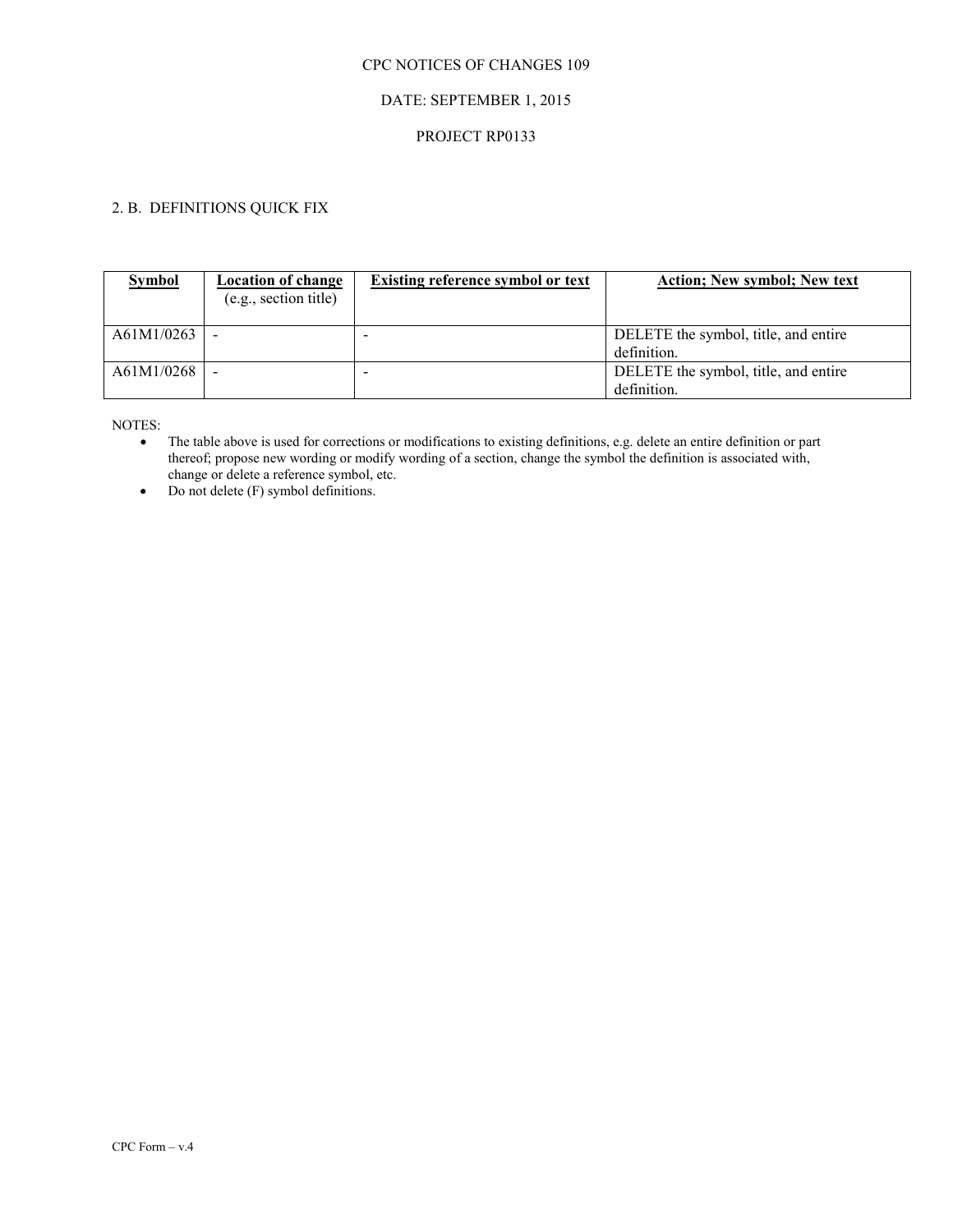### DATE: SEPTEMBER 1, 2015

#### PROJECT RP0133

## 3. REVISION CONCORDANCE LIST (RCL)

| $Type*$ | <b>From CPC Symbol (existing)</b> | To CPC Symbol(s)                                                 |
|---------|-----------------------------------|------------------------------------------------------------------|
|         | A61M1/0263                        | <administrative to<br="" transfer="">A61M1/0272</administrative> |
|         | A61M1/0268                        | <administrative to<br="" transfer="">A61M1/0281</administrative> |

 $*C$  = entries with modified file scope where reclassification of documents from the entries is involved; Q = new entries which are firstly populated with documents via administrative transfers from deleted (D) entries. Afterwards, the transferred documents into the Q entry will either stay or be moved to more appropriate entries, as determined by intellectual reclassification;  $D =$ deleted entries.

NOTES:

- $\bullet$  Only C, D, and Q type entries are included in the table above.
- When multiple symbols are included in the "To" column, avoid using ranges of symbols in order to be as precise as possible.
- For administrative transfer of documents, the following text should be used: "< administrative transfer to XX>" or "<administrative transfer to XX and YY simultaneously>" when administrative transfer of the same documents is to more than one place.
- Administrative transfer to main trunk groups is assumed to be "invention information", unless otherwise indicated, and to 2000 series groups is assumed to be "additional information".